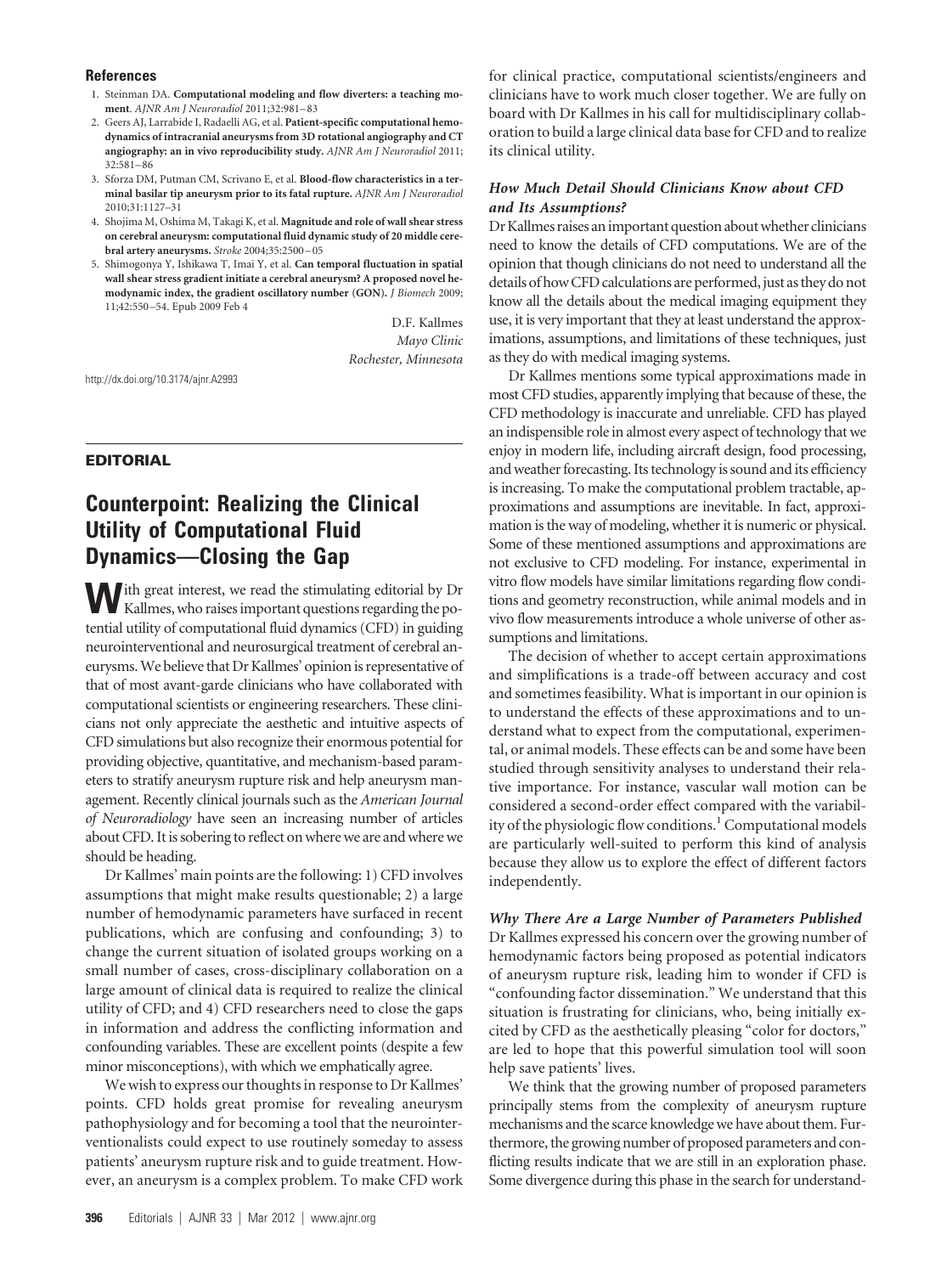ing of a complex problem is not only unavoidable but also healthy. The list of proposed parameters is also growing because CFD comes in handy to test hypotheses (to some extent, because CFD can only reveal correlation, not causation).

The complex nature of the interaction of hemodynamics and aneurysm progression and rupture is highlighted by apparently conflicting associations of what Dr Kallmes has dubbed the "bad actor," the wall shear stress (WSS), which is the frictional force of blood that could drive vascular remodeling via endothelial cell sensing. It is the most commonly explored potential hemodynamic marker of increased rupture risk. However, there have been CFD studies that found high and concentrated WSS being associated with rupture, exemplified by 1 of the authors (Cebral), $^{2,3}$  whereas other studies found low WSS being associated with rupture, exemplified by the work of another author (Meng).<sup>4</sup> Which one is correct? We think both could be correct because of the heterogeneity of aneurysms and possible mechanistic pathways. The high WSS pathway could be working through a destructive remodeling process akin to aneurysm initiation<sup>5</sup> in aneurysms in which an inflow jet impinges at the aneurysm wall, while the low WSS pathway could be mediated by inflammation facilitated by sluggish flow in large and complex-shaped aneurysms. Without being tested by large studies, such issues will remain unsettled.

CFD researchers have explored different variations of WSS definition, motivated by different hypotheses about the hemodynamic conditions driving the progression of cerebral aneurysms toward rupture. For example, time-averaged WSS reflects the common hypothesis that long-term exposure to abnormal WSS predisposes the wall to weakening and rupture. Oscillatory shear index reflects the hypothesis that directional variations of shear stress on endothelial cells during the cardiac cycle could induce a pathologic response (as shown in atherogenesis). Ideally, such hypotheses should be tested on animal models.

However, there are no experimental models that provide the whole natural history of aneurysms including rupture; the only animal model that allows exploration of the relationship between hemodynamic stresses and aneurysm pathophysiology is the aneurysm-initiation model in the rabbit basilar terminus.<sup>5,6</sup> CFD offers an excellent alternative for testing hypotheses statistically by correlating hemodynamic variables and aneurysm rupture by using clinical data. Correlation does not imply causation, but different causative mechanisms lead to different correlations that can be tested by combining hemodynamic models (computational or not) and clinical data.

Many studies have also related geometric characteristics of aneurysms to rupture (see for example the work of Raghavan et al.<sup>7</sup>) As with the CFD variables, many geometric measures have been proposed such as size, aspect ratio, size ratio, undulation index, nonsphericity index, and volume-to-ostium ratio. Each variable definition has been motivated by the attempt to capture a particular geometric characteristic that is thought to be associated to higher aneurysm risk. The distinctive aspect of CFD-based research is that CFD allow us to formulate mechanistic hypotheses about the process of aneurysm evolution and test them with clinical data.

## *How to Close the Gap*

The current problem is that different CFD researchers are working on small numbers of cases that are inherently skewed. The numbers of cases reported in CFD-based studies have increased from approximately 20 per study in 2004<sup>8</sup> to approximately 210 in 2011.<sup>3</sup> Although these numbers are quite large from the computational modeling side, they are still too small to yield strong statistical results. Furthermore, these studies are based on singlecenter single-population data, which make the results not entirely objective and generalizable. In these points, we are in complete agreement with Dr Kallmes.

It is frustrating not only to Dr Kallmes but also to us that new hemodynamic parameters for rupture that have been examined in a few isolated aneurysms continue to show up in publications. Understanding this occurrence requires an appreciation of what excites the engineering researchers. It is natural for us, the researchers, to explore different facets and depths of a problem and to come up with new ideas and new tools and to be rewarded intellectually (including publications), but we must remember our responsibility of providing clinically pertinent information that will help improve clinical practice and health care. Therefore, the candidate parameters postulated to predict rupture must be followed up with testing based on large data bases.

We fully agree that we need to close the gaps in information and address the conflicting information and confounding variables. We believe, and here we are again in agreement with Dr Kallmes, that the current confusion and sometimes apparently inconsistent results can be resolved by conducting studies based on large multicenter and multipopulation data by using a unified and standardized modeling approach and definitions of variables to obtain strong and objective statistical results. Furthermore, multivariate statistical analyses such as the one by Xiang et al, $4$  can help us identify the set of variables that best explains aneurysm rupture in a statistical sense. This strategy can also help us understand possible inter-relationships between different variables that may be associated with different underlying mechanisms and distill the best predictors of rupture.

To help make this happen, we need to facilitate the clinical use of computational tools by making them more userfriendly, streamlined, and efficient. The availability of such tools that combine medical imaging and computational modeling would not only accelerate the rate of building large databases but also enable clinicians to gain first-hand experience with hemodynamics modeling, develop intuition from the rich quantitative and visualization data, and provide sorely needed constructive feedback and guidance to researchers. These tools could eventually evolve, leading to incorporation of solid knowledge about conditions that predict aneurysm rupture into a quantitative rupture-risk-assessment system integrated into clinical workflow. Meanwhile, we believe much can be learned from ongoing but well-guided computational experiments based on CFD models.

#### **References**

<sup>1.</sup> Sforza D, Löhner R, Putman CM, et al. **Hemodynamic analysis of intracranial aneurysms with moving parent arteries: basilar tip aneurysms.** *Int J Num Meth Biomed Eng* 2010;26:1219 –27